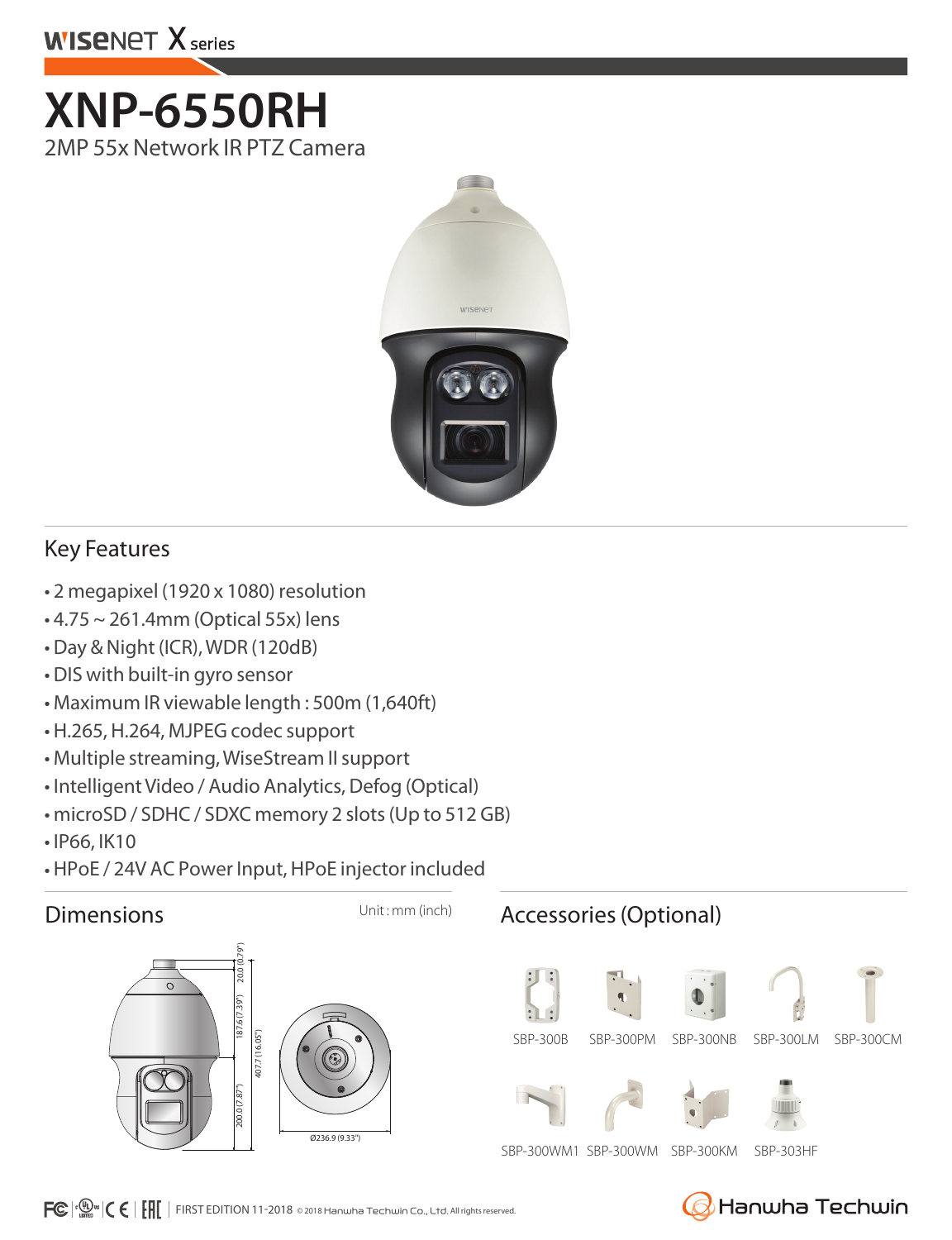**WISENET X** series

### **XNP-6550RH**

| <b>VIDEO</b>                                      |                                                                                                                                                                                                                                    |
|---------------------------------------------------|------------------------------------------------------------------------------------------------------------------------------------------------------------------------------------------------------------------------------------|
| <b>Imaging Device</b>                             | 1/2.8" 2.16MP CMOS                                                                                                                                                                                                                 |
| <b>Total Pixels</b>                               | 1945 (H) X 1109 (V) approximately 2.16M pixels                                                                                                                                                                                     |
| <b>Effective Pixels</b>                           | 1945 (H) X 1097 (V) approximately 2.13M pixels                                                                                                                                                                                     |
| <b>Scanning System</b>                            | Progressive scan                                                                                                                                                                                                                   |
| <b>Minimum Illumination</b>                       | Color: 0.02 lux (1/30sec, F1.6), BW: 0.002 lux (1/30sec, F1.6), 0 Lux (IR LED On)                                                                                                                                                  |
| S/N Ratio                                         | 50dB                                                                                                                                                                                                                               |
| <b>Video Out</b>                                  | CVBS: 1.0 Vp-p / 75 $\Omega$ composite, 720x480, for installation                                                                                                                                                                  |
| <b>LENS</b>                                       |                                                                                                                                                                                                                                    |
| <b>Focal Length (Zoom Ratio)</b>                  | $4.75$ mm ~ 261.4mm (Optical 55x)                                                                                                                                                                                                  |
| <b>Maximum Aperture Ratio</b>                     | $F1.6$ (Wide) ~ $F6.5$ (Tele)                                                                                                                                                                                                      |
| <b>Angular Field of View</b>                      | H: 58.6°(Wide) ~ 1.23°(Tele) / V: 34.8°(Wide) ~ 0.71°(Tele)                                                                                                                                                                        |
| <b>Minimum Object Distance</b>                    | 5m (16.40ft)                                                                                                                                                                                                                       |
| <b>Focus Control</b>                              | AF / One-Shot AF / Manual                                                                                                                                                                                                          |
| Lens Type                                         | DC auto iris                                                                                                                                                                                                                       |
|                                                   |                                                                                                                                                                                                                                    |
| <b>Mount Type</b>                                 | Board-in type                                                                                                                                                                                                                      |
| <b>Zoom Movement Speed</b><br>PAN / TILT / ROTATE | Max. 5 sec $(1x \sim 55x)$                                                                                                                                                                                                         |
|                                                   |                                                                                                                                                                                                                                    |
| Pan Range                                         | 360° Endless                                                                                                                                                                                                                       |
| <b>Pan Speed</b>                                  | Preset: 400°/ sec, Manual: 0.024°/ sec ~ 250°/ sec                                                                                                                                                                                 |
| <b>Tilt Range</b>                                 | $95^{\circ}(-5^{\circ} \sim 90^{\circ})$                                                                                                                                                                                           |
| <b>Tilt Speed</b>                                 | Preset: $250^{\circ}/sec$ , Manual: $0.024^{\circ}/sec \sim 250^{\circ}/sec$                                                                                                                                                       |
| Sequence                                          | Preset (300 ea), Swing, Group (6 ea), Trace, Tour, Auto run, Schedule                                                                                                                                                              |
| <b>Preset Accuracy</b>                            | $\pm 0.2^\circ$                                                                                                                                                                                                                    |
| <b>Azimuth</b>                                    | Yes (E, W, S, N, NE, SE, NW, SW OSD)                                                                                                                                                                                               |
| <b>Auto Tracking</b>                              | Off/On                                                                                                                                                                                                                             |
| <b>OPERATIONAL</b>                                |                                                                                                                                                                                                                                    |
| <b>Viewable Length</b>                            | 500m (1,640ft)                                                                                                                                                                                                                     |
| <b>Camera Title</b>                               | Off / On (Displayed up to 85 characters)<br>- English / International / Numeric / Special characters<br>- Common: Multi-line (Max. 5), Color (Grey / Green / Red / Blue / Black / White)<br>Transparency, Auto scale by resolution |
| Day & Night                                       | Auto (ICR) / Color / B/W                                                                                                                                                                                                           |
| <b>Backlight Compensation</b>                     | Off / BLC / HLC / WDR                                                                                                                                                                                                              |
| <b>Wide Dynamic Range</b>                         | 120dB                                                                                                                                                                                                                              |
| <b>Contrast Enhancement</b>                       | SSDR (Off / On)                                                                                                                                                                                                                    |
| <b>Digital Noise Reduction</b>                    |                                                                                                                                                                                                                                    |
|                                                   | SSNR5 (2D+3D noise filter) (Off / On)                                                                                                                                                                                              |
| Defog (Optical)                                   | Auto / Manual / Off                                                                                                                                                                                                                |
| <b>Digital Image Stabilization</b>                | Off / On (Built-in gyro)                                                                                                                                                                                                           |
| <b>Motion Detection</b>                           | Yes (8 ea, polygonal zones)                                                                                                                                                                                                        |
| <b>Privacy Masking</b>                            | Off / On (24 Zones of rectangle zone)<br>- Color: Grey / Green / Red / Blue / Black / White<br>- Zoom ratio option for mask mode<br>- Mosaic option                                                                                |
| <b>Gain Control</b>                               | Off / Low / Medium / High                                                                                                                                                                                                          |
| <b>White Balance</b>                              | ATW / AWC / Manual / Indoor / Outdoor / Mercury / Sodium                                                                                                                                                                           |
| <b>Electronic Shutter Speed</b>                   | Minimum / Maximum / Anti flicker $(2 \sim 1 / 12,000 \text{ sec})$                                                                                                                                                                 |
| <b>Digital Zoom</b>                               | 32x, Area zoom function support digital zoom 2x                                                                                                                                                                                    |
| Flip / Mirror                                     | On/Off                                                                                                                                                                                                                             |
| <b>Intelligent Video Analytics</b>                | Tampering, Loitering, Directional detection, Fog detection, Virtual line,<br>Enter/Exit, Appear/Disappear, Audio detection, Face detection, Motion detection,<br>Sound classification                                              |

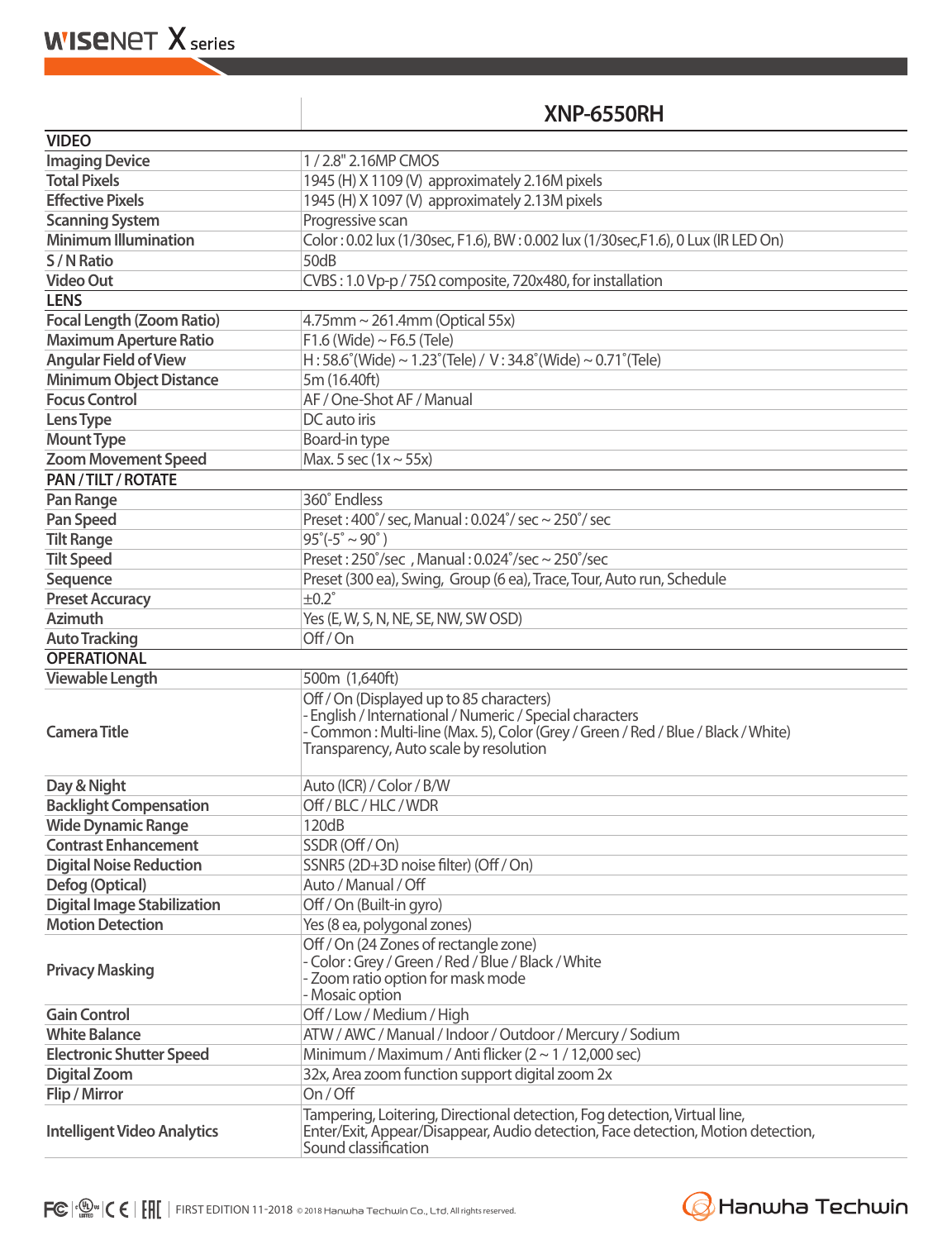#### **XNP-6550RH**

| Alarm I/O                                | Input 4 ea / Output 2 ea (Relay type)                                                                                                                                                                                                                                    |
|------------------------------------------|--------------------------------------------------------------------------------------------------------------------------------------------------------------------------------------------------------------------------------------------------------------------------|
| <b>Remote Control Interface</b>          | <b>RS-485</b>                                                                                                                                                                                                                                                            |
| <b>RS-485 Protocol</b>                   | Samsung-T, Pelco-D / P, Panasonic, Honeywell, AD, Vicon, GE, BOSCH                                                                                                                                                                                                       |
| <b>Alarm Triggers</b>                    | Alarm input, Motion detection, Intelligent video analytics, Network disconnect                                                                                                                                                                                           |
| Alarm events                             | File upload via FTP&E-Mail, Notification via E-Mail,<br>Local storage (SD/SDHC) or NAS recording at event triggers,<br>External output, PTZ preset                                                                                                                       |
| <b>Audio In</b>                          | Selectable (Mic in / Line in),<br>Supply voltage: 2.5VDC (4mA), Input impedance: approximately 2K Ohm                                                                                                                                                                    |
| <b>Audio out</b>                         | Line out (3.5mm stereo mini jack), Maximum output level: 1 Vrms                                                                                                                                                                                                          |
| <b>Pixel Counter</b>                     | Support                                                                                                                                                                                                                                                                  |
| <b>NETWORK</b>                           |                                                                                                                                                                                                                                                                          |
| <b>Ethernet</b>                          | RJ-45 (10/100BASE-T) / SFP (* Only using optional SBP-303HF)                                                                                                                                                                                                             |
| <b>Video Compression Format</b>          | H.265 / H.264 (MPEG-4 Part 10 / AVC): Main / Baseline / High, Motion JPEG                                                                                                                                                                                                |
| <b>Resolution</b>                        | 1920 x 1080, 1280 x 1024, 1280 x 960, 1280 x 720, 1024 x 768, 800 x 600, 800 x 448, 720 x 576,<br>720 x 480, 640 x 480, 640 x 360, 320 x 240                                                                                                                             |
| <b>Maximum Framerate</b>                 | H.264 / H.265 : 60fps at all resolutions<br>Motion JPEG: 30fps at all resolutions                                                                                                                                                                                        |
| <b>Smart Codec</b>                       | Manual Mode (Area-based: 5ea)                                                                                                                                                                                                                                            |
| <b>WiseStream II</b>                     | Support                                                                                                                                                                                                                                                                  |
| <b>Video Quality Adjustment</b>          | H.264 / H.265 / MJPEG: Target bitrate level control                                                                                                                                                                                                                      |
| <b>Bitrate Control Method</b>            | H.264 / H.265 : CBR or VBR<br><b>MJPEG: VBR</b>                                                                                                                                                                                                                          |
| <b>Streaming Capability</b>              | Multiple Streaming (Up to 10 Profiles)                                                                                                                                                                                                                                   |
| <b>Audio Compression Format</b>          | G.711 u-law / G.726 Selectable<br>G.726 (ADPCM) 8KHz, G.711 8KHz<br>G.726: 16Kbps, 24Kbps, 32Kbps, 40Kbps<br>AAC-LC: 48Kbps at 16KHz                                                                                                                                     |
| <b>Audio Communication</b>               | Bi-directional (2-Way)                                                                                                                                                                                                                                                   |
| IP                                       | IPv4, IPv6                                                                                                                                                                                                                                                               |
| Protocol                                 | TCP/IP, UDP/IP, RTP (UDP), RTP (TCP), RTCP, RTSP, NTP, HTTP, HTTPS, SSL/TLS, DHCP, PPPoE, FTP,<br>SMTP, ICMP, IGMP, SNMPv1/v2c/v3 (MIB-2), ARP, DNS, DDNS, QoS, PIM-SM, UPnP, Bonjour                                                                                    |
| <b>Security</b>                          | HTTPS (SSL) login authentication, Digest login authentication, IP address filtering,<br>User access log, 802.1X authentication (EAP-TLS, EAP-LEAP)                                                                                                                       |
| <b>Streaming Method</b>                  | Unicast / Multicast                                                                                                                                                                                                                                                      |
| <b>Maximum User Access</b>               | 20 users at Unicast mode                                                                                                                                                                                                                                                 |
| <b>Edge Storage</b>                      | microSD / SDHC / SDXC 2 slots (up to 512 GB total capacity)<br>- Continuous recording (1st slot to 2nd slot)<br>- Motion Images recorded in the microSD / SDHC / SDXC memory card can be downloaded.<br>NAS (Network Attached Storage)<br>Local PC for instant recording |
| <b>Application Programming Interface</b> | ONVIF Profile S/G, SUNAPI 2.0(HTTP API), Wisenet Open Platform                                                                                                                                                                                                           |
| Webpage Language                         | English, Korean, Chinese, French, Italian, Spanish, German, Japanese,<br>Russian, Swedish, Portuguese, Czech, Polish, Turkish, Dutch, Hungarian, Greek                                                                                                                   |
| <b>Web Viewer</b>                        | Supported OS: Windows 7, 8.1, 10, Mac OS X 10.10, 10.11, 10.12<br>Plug-in Free Webviewer<br>- Supported Browser: Google Chrome, MS Edge, Mozilla Firefox (Windows 64bit only),<br>Apple Safari 10 (Mac OS X only), Internet Explorer 11                                  |
| <b>Central Management Software</b>       | Wisenet WAVE, SSM, SmartViewer                                                                                                                                                                                                                                           |
| <b>ENVIRONMENTAL</b>                     |                                                                                                                                                                                                                                                                          |
| <b>Operating Temperature / Humidity</b>  | AC24:-50°C ~ +55°C (-58°F ~ +131°F) / Less than 90% RH<br>HPoE: $-40^{\circ}$ C ~ $+55^{\circ}$ C ( $-40^{\circ}$ F ~ $+131^{\circ}$ F) / Less than 90% RH<br>* Start up should be done at above -30°C (HPoE mode)                                                       |